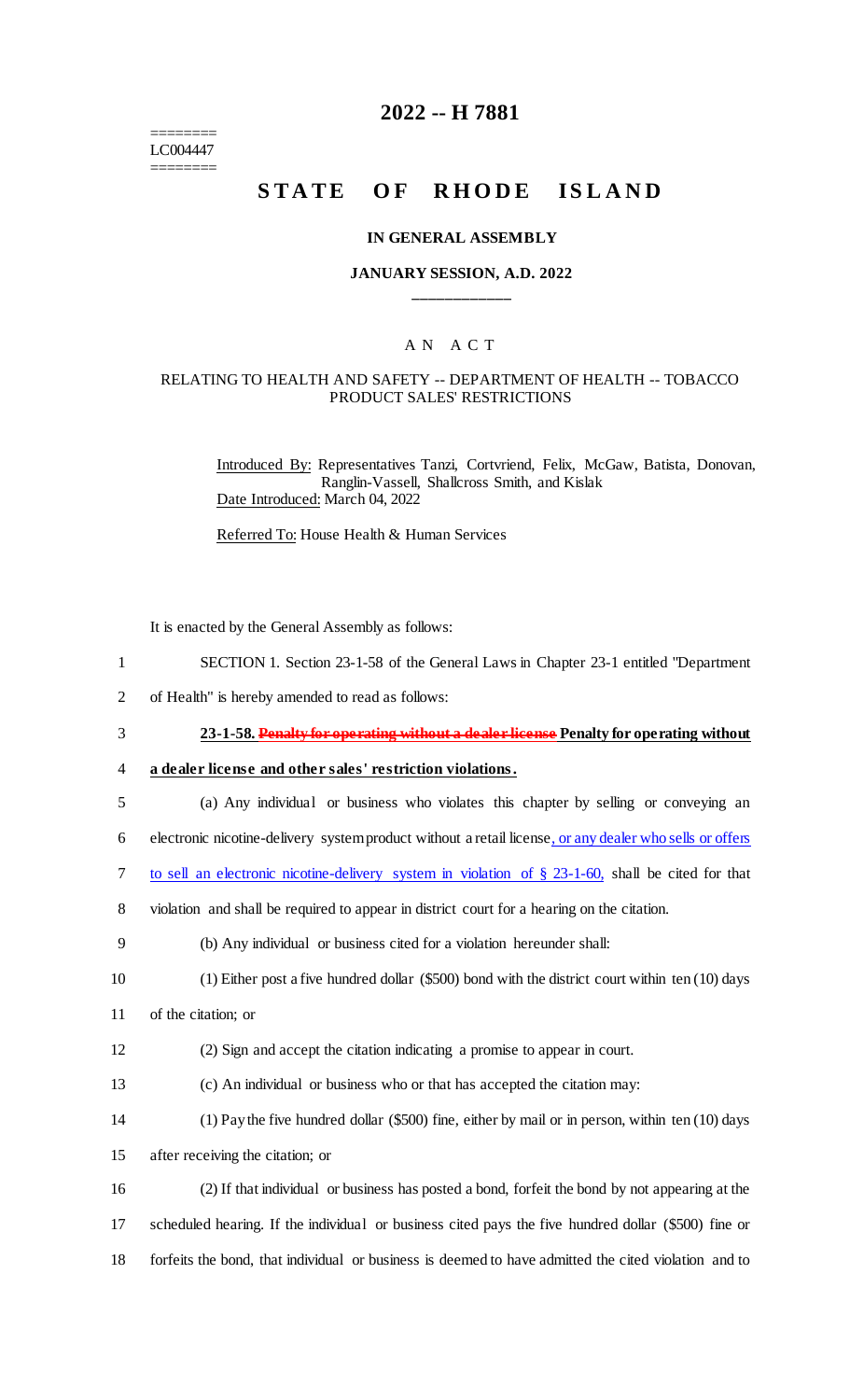- have waived the right to a hearing on the issue of commission on the violation.
- (d) The court, after a hearing on a citation, shall make a determination as to whether a violation has been committed. If it is established that the violation did occur, the court shall impose a five hundred dollar (\$500) fine in addition to any court costs or fees. SECTION 2. Chapter 23-1 of the General Laws entitled "Department of Health" is hereby amended by adding thereto the following sections: **23-1-59. Tobacco product sales' restrictions -- Definitions.**  Whenever used in this chapter, unless the context requires otherwise: (1) "Contraband" means any electronic nicotine-delivery system or tobacco product found to be in violation of any provision of this chapter. (2) "Electronic nicotine-delivery system" means the products as defined in § 11-9-13.4. (3) "Flavored product" means any electronic nicotine-delivery system or tobacco product that imparts a distinguishable taste or aroma, other than the taste or smell of tobacco, either prior to, or during, consumption of the product, including, but not limited to, tastes or aromas relating to any fruit, mint, menthol, wintergreen, chocolate, vanilla, honey, candy, cocoa, dessert, alcoholic beverage, herb or spice. The determination of whether a product is flavored shall not be based solely on the use of additives, flavorings, or particular ingredients, but shall instead consider all aspects of the final product including, but not limited to, taste, flavor and aroma, product labeling, 19 and advertising statements. A product shall be presumed to be flavored if a dealer or distributor has made a statement or claim directed to consumers or the public about such flavor, whether expressed or implied, that it has a distinguishable taste or aroma (other than the taste or aroma of tobacco). (4) "Tobacco product" means the products as defined in § 11-9-13.4. **23-1-60. Flavored product sales' restrictions.**  24 (a) The sale or offer for sale of any flavored products to consumers within the State of 25 Rhode Island is hereby prohibited. Compassion centers and licensed cultivators registered with the 26 Rhode Island department of business regulations shall be exempt from this provision. (b) Any electronic nicotine-delivery system or tobacco product found to be in violation of this chapter shall be considered contraband and subject to the confiscation provisions outlined in § 44-20-15. (c) Any dealer found to be selling or offering for sale an electronic nicotine-delivery system or tobacco product in violation of this chapter shall be subject to the penalties outlined in §§ 23-1- 58, 44-20-35, 44-20-51, or 44-20-51.1.
	- LC004447 Page 2 of 4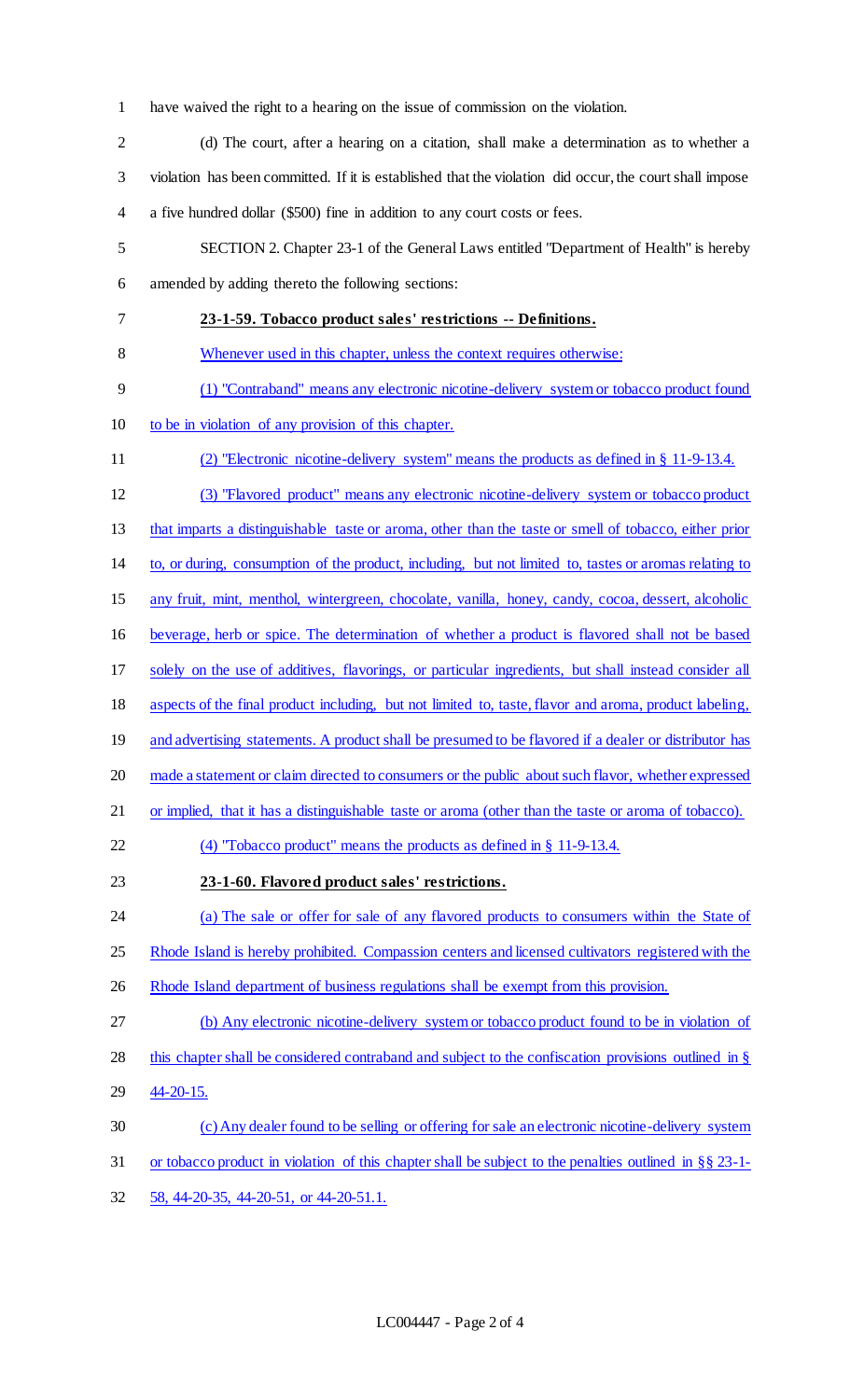======== LC004447 ========